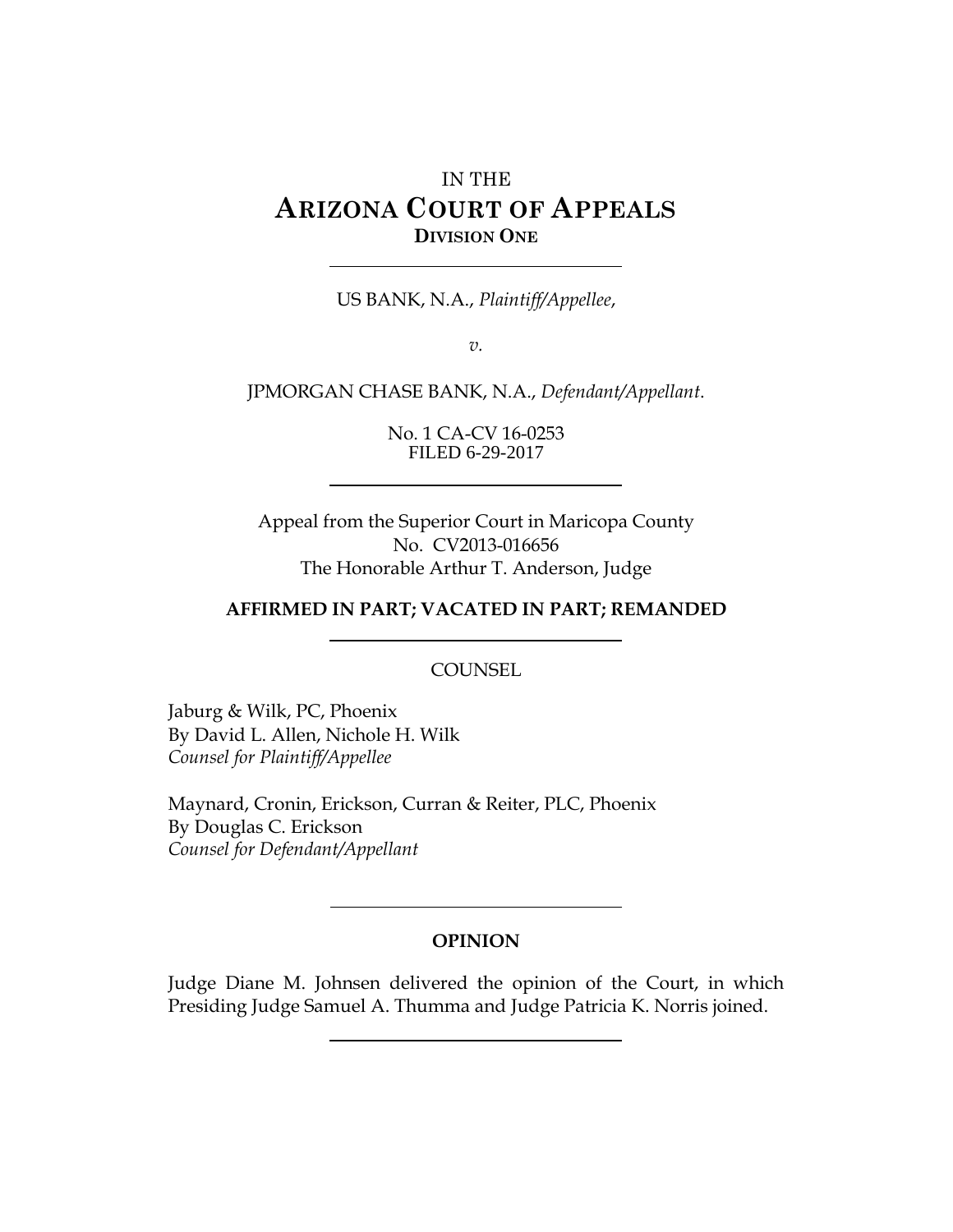## **J O H N S E N**, Judge:

 $\overline{a}$ 

 $\P$ **1** In this dispute between two lenders, we address the doctrines of "replacement" and equitable subrogation as they apply to respective lien rights. We affirm the superior court's application of the replacement doctrine to a claim by US Bank, N.A. for declaratory relief. We vacate the court's application of equitable subrogation and remand for entry of judgment in favor of JPMorgan Chase Bank, N.A. ("Chase") on US Bank's second claim for declaratory relief. We also remand for consideration of US Bank's remaining claims.

## **FACTS AND PROCEDURAL BACKGROUND**

**¶2** In 1997, Dietrich and Susanne Loeper obtained a \$200,000 home equity line of credit ("HELOC") from Chase's predecessor in interest, Bank One, Arizona, N.A. ("Bank One"). The HELOC was secured by a deed of trust on the Loepers' home ("HELOC Deed of Trust"). In 2001, the HELOC was modified to increase the available credit to \$250,000.

**¶3** In 2004, the Loepers executed a note and deed of trust in favor of US Bank's predecessor in interest, First Magnus Financial Corporation ("FMF") for \$387,000 ("2004 FMF Note" and "2004 FMF Deed of Trust"). At that time, Bank One executed and recorded a subordination agreement waiving the HELOC Deed of Trust's priority in favor of the 2004 FMF Deed of Trust.

 $\P$ **4** In 2005, the Loepers executed a new note and deed of trust in favor of FMF for \$682,000 ("2005 FMF Note" and "2005 FMF Deed of Trust"), and used \$384,040.34 from the loan proceeds to pay off the 2004 FMF Note. The 2004 FMF Deed of Trust was released. The closing statement also allocated \$211,148.30 from the proceeds of the new loan to pay off the HELOC. According to Chase, which by then owned the HELOC, it received and deposited this sum but did not close the HELOC or release the HELOC Deed of Trust because the payment "was \$3,452.13 short of what was required to pay off the Loan." Chase advised the title company of the shortfall, but no action was taken to correct it.<sup>1</sup> Thereafter, the Loepers

 $1$  In the statement of facts it filed on summary judgment, Chase explained that: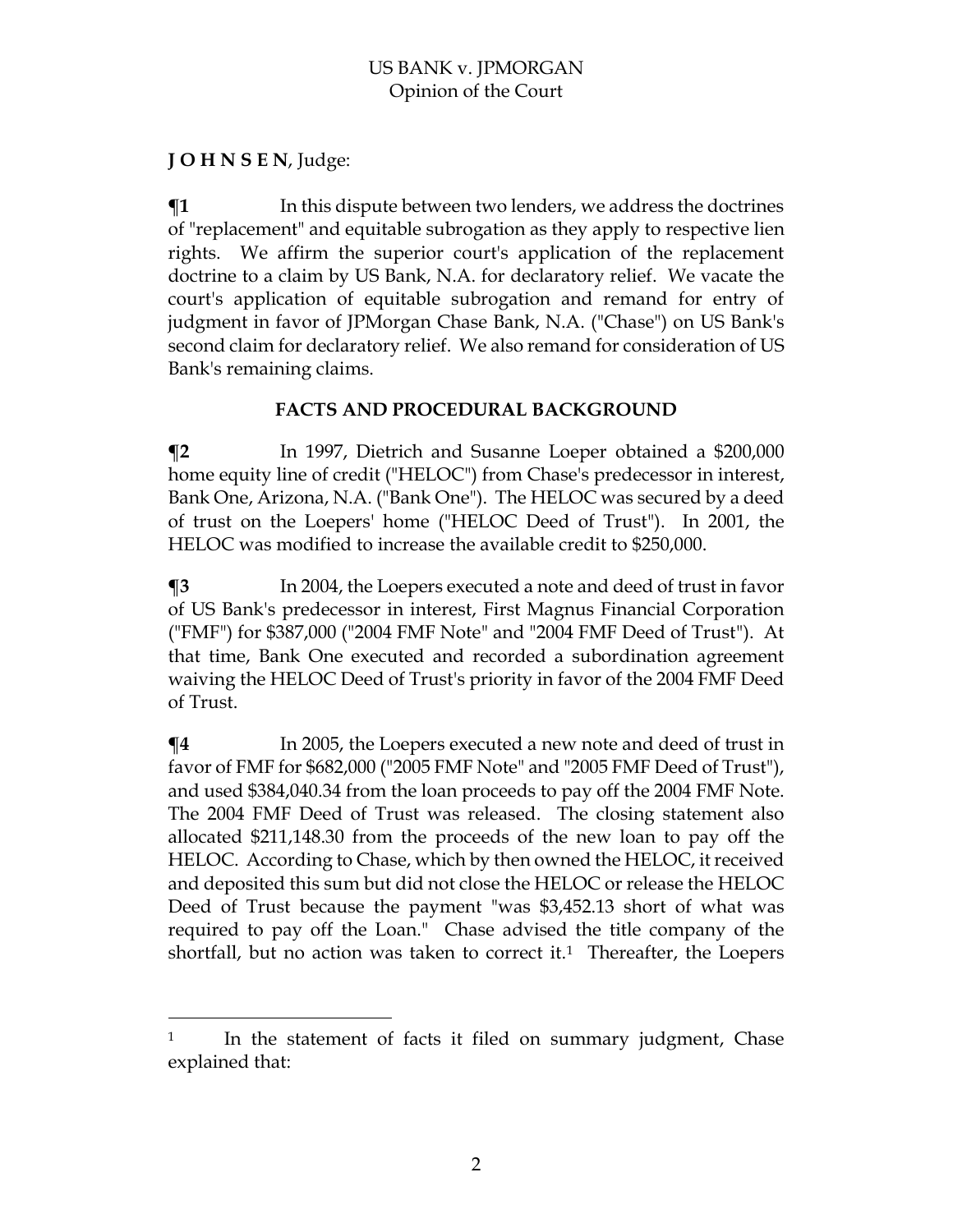continued to take advances on the HELOC, resulting in an unpaid balance of more than \$203,000 by 2013.

**¶5** Meanwhile, the Loepers defaulted on the 2005 FMF Note, and the trustee began non-judicial foreclosure proceedings. The trustee obtained a trustee sale guaranty report, which showed the HELOC Deed of Trust as superior to the 2005 FMF Deed of Trust. Thereafter, the trustee under the HELOC Deed of Trust also began foreclosure proceedings.

**¶6** US Bank, now holder of the 2005 FMF Note and Deed of Trust, then filed a four-count complaint in superior court for (1) declaratory relief – lien priority pursuant to the replacement doctrine, (2) declaratory relief – lien priority pursuant to equitable subrogation, (3) unjust enrichment, and (4) estoppel. The parties agreed to postpone any trustee's sale until the superior court's final ruling on the lien priorities.

**¶7** Following discovery, US Bank moved for summary judgment on counts one and two of the complaint, and Chase cross-moved for summary judgment on all four counts. Following oral argument, the superior court granted US Bank's motion and denied Chase's cross-motion. Applying both the replacement doctrine and equitable subrogation, the court concluded that "equity favors subordinating Chase's lien to US Bank's lien." The court then entered judgment pursuant to Arizona Rule of Civil Procedure 54(b), awarding US Bank its attorney's fees. Chase timely appealed, and we have jurisdiction pursuant to Article 6, Section 9, of the Arizona Constitution and Arizona Revised Statutes ("A.R.S.") section 12- 2101(A)(1) (2017). 2

 $\overline{a}$ 

US Bank did not controvert that statement. Chase has named the title company as a non-party at fault.

<sup>2</sup> Absent material revision after the relevant date, we cite a statute's current version.

A check in the amount of \$211,148.30 was received by Chase on or about September 16, 2005, which was insufficient to pay off the [HELOC]. Guaranty Title Agency was advised that the payment was \$3,452.13 short of what was required to pay off the [HELOC], on or about September 18, 2005. The [HELOC] was not paid in full and the line of credit remained open.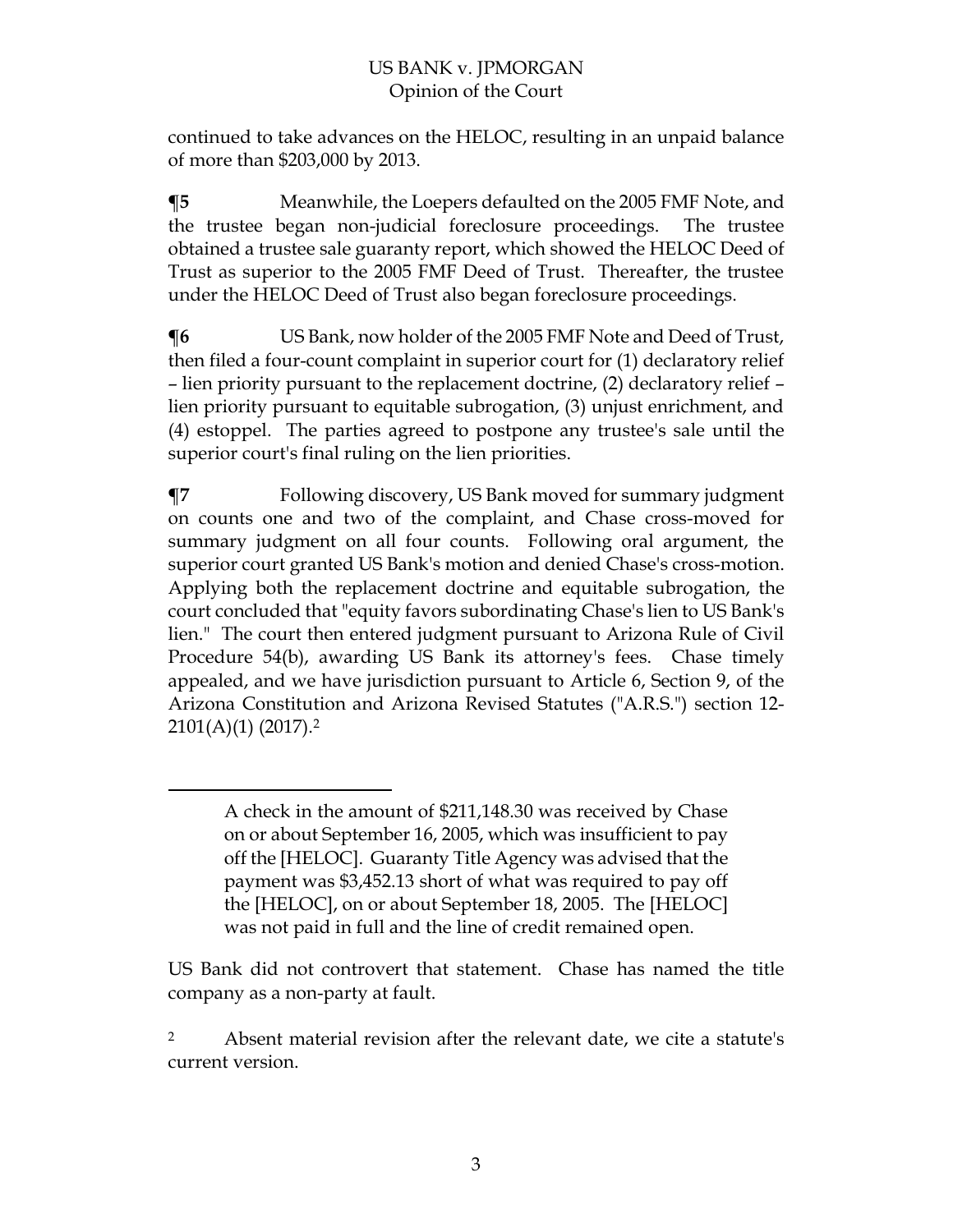## **DISCUSSION**

## **A. General Principles.**

**¶8** Previously recorded deeds of trust normally take priority over later deeds of trust. *See BAC Home Loans Servicing, LP v. Semper Invs. L.L.C.*, 230 Ariz. 587, 590, ¶ 6 (App. 2012). <sup>3</sup> Two equitable doctrines, replacement and subrogation, however, may permit a later-recorded deed of trust to assume priority over an earlier deed of trust. *See Markham Contracting Co. v. Fed. Deposit Ins. Co*., 240 Ariz. 360, 363, ¶ 15 (App. 2016). Although replacement and subrogation are similar doctrines, they apply in different situations. Subrogation applies when there are two different lenders "because, by definition, one cannot be subrogated to one's own previous deed of trust." *Cont'l Lighting & Contracting, Inc. v. Premier Grading & Utils., LLC*, 227 Ariz. 382, 385, ¶ 10 (App. 2011). Conversely, replacement applies to a refinancing by the same lender. *See Markham*, 240 Ariz. at 363, ¶ 15.

**¶9** The superior court applied both doctrines in this case. We review *de novo* the application of these equitable doctrines. *See Brimet II, LLC v. Destiny Homes Mktg., LLC*, 231 Ariz. 457, 459, ¶ 10 (App. 2013). In considering their application, we "examine the totality of the equities." *Markham*, 240 Ariz. at 364, ¶ 18. 4

## **B. Replacement.**

 $\overline{a}$ 

**¶10** Chase argues the HELOC Deed of Trust is superior to the 2005 FMF Deed of Trust "under the rule of first in time, first in right."

<sup>&</sup>lt;sup>3</sup> In this opinion, we use the terms "mortgage," "deed of trust" and "lien" interchangeably. *See Weitz Co. v. Heth*, 235 Ariz. 405, 409, ¶ 12, n.2 (2014).

<sup>4</sup> We review *de novo* the superior court's grant of summary judgment. *See Weitz*, 235 Ariz. at 409, ¶ 11. Summary judgment is appropriate if there is no genuine issue of material fact and "the moving party is entitled to judgment as a matter of law." Ariz. R. Civ. P. 56(a); *see also Orme Sch. v. Reeves*, 166 Ariz. 301, 305 (1990). We view the facts in the light most favorable to the party against which judgment was entered. *See Cont'l Lighting & Contracting, Inc. v. Premier Grading & Utils., LLC*, 227 Ariz. 382, 384, ¶ 2 (App. 2011).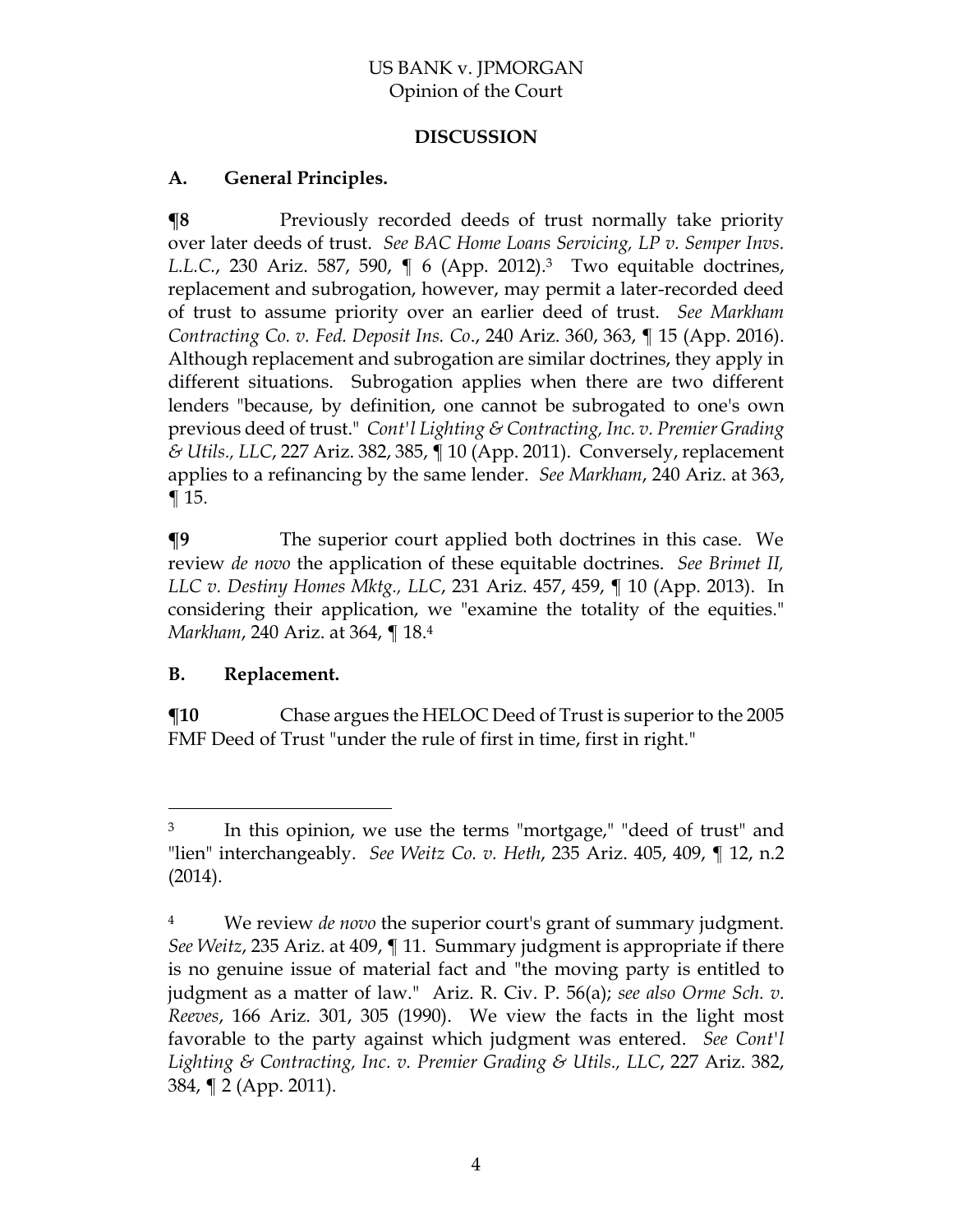**¶11** Arizona expressly has adopted the replacement doctrine as defined by the Restatement (Third) of Property: Mortgages ("Restatement") § 7.3 (1997):

If a senior mortgage is released of record and, as part of the same transaction, is replaced with a new mortgage, the latter mortgage retains the same priority as its predecessor, except . . . to the extent that any change in the terms of the mortgage or the obligation it secures is materially prejudicial to the holder of a junior interest in the real estate ....

*Cont'l Lighting*, 227 Ariz. at 388, ¶ 22 (citing Restatement § 7.3).<sup>5</sup> The rationale behind the replacement doctrine is that "the intervening lienholder suffers no prejudice because its lien maintains the same position it occupied before the subsequent lender satisfied the pre-existing obligation." *Lamb Excavation, Inc. v. Chase Manhattan Mortg. Corp.*, 208 Ariz. 478, 481, ¶ 11 (App. 2004).

**¶12** Applying Restatement § 7.3 in *Continental Lighting*, this court held that:

where a senior lien is released of record and, as part of the same transaction, is replaced with a new lien, the latter retains the same priority as its predecessor, except to the extent that any change in the terms of the security document or the underlying debt it secures is materially prejudicial to a junior lienholder's interest in the real property.

227 Ariz. at 388, ¶ 22. In *Continental Lighting*, the amount of the new loan exceeded the balance on the original loan; therefore, the new deed of trust assumed the priority of the original deed of trust to the extent of the balance on the original loan paid off by the new loan. *Id.* at 388-89, ¶ 23.

**¶13** Here, the Loepers used the 2005 FMF Note proceeds to satisfy and replace the 2004 FMF Note and the 2004 FMF Deed of Trust. Therefore, application of the replacement doctrine is appropriate.Pursuant to the

 $\overline{a}$ 

<sup>5</sup> Restatement § 7.3 applies both to the replacement and modification of mortgages. *See* Restatement § 7.3. This case involves replacement, which occurs when "a lender releases its original lien of record, discharging it with the proceeds of the second loan secured by a new mortgage that is recorded either immediately or shortly after releasing the initial loan as part of the same replacement loan transaction." *Cont'l Lighting*, 227 Ariz. at 387, ¶ 16, n.3 (citing Restatement § 7.3 cmt. a).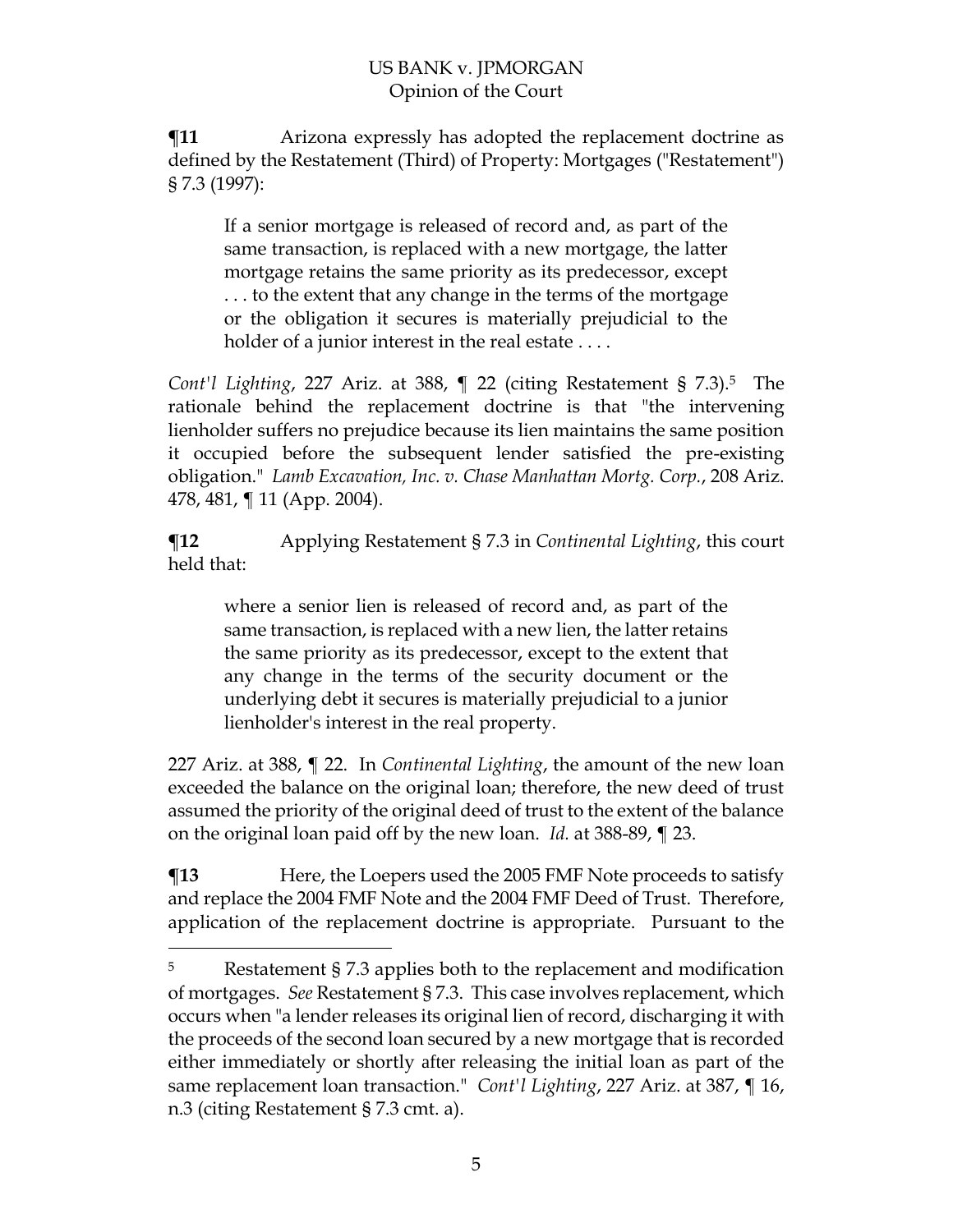subordination agreement, the 2004 FMF Deed of Trust had priority over the HELOC Deed of Trust. Therefore, applying the replacement doctrine, the 2005 FMF Deed of Trust, which replaced the 2004 FMF Deed of Trust, retained priority over the HELOC Deed of Trust to the extent of \$384,040.34, the amount paid on the 2004 FMF Note from the proceeds of the 2005 FMF Loan. Chase suffers no prejudice from application of the replacement doctrine because the HELOC Deed of Trust maintains the same position it occupied before the 2005 Deed of Trust replaced the 2004 Deed of Trust.

 $\P$ **14** Accordingly, we affirm the superior court's application of the replacement doctrine and conclude that the 2005 FMF Deed of Trust takes priority over the HELOC Deed of Trust to the extent of \$384,040.34.

## **C. Equitable Subrogation.**

**¶15** Chase next argues that, even if the replacement doctrine applies, equitable subrogation does not apply because US Bank's predecessor, FMF, "was aware of Chase's lien and failed to take proper steps to ensure that it was satisfied and released."

**The** As with replacement, Arizona has adopted the definition of subrogation set forth in Restatement § 7.6: "One who *fully performs* an obligation of another, secured by a mortgage, becomes by subrogation the owner of the obligation and the mortgage to the extent necessary to prevent unjust enrichment." (Emphasis added); *Sourcecorp, Inc. v. Norcutt*, 229 Ariz. 270, 273, ¶¶ 10, 12 (2012) (adopting Restatement § 7.6). This court has held that "the doctrine of equitable subrogation allows a subsequent lender who applies funds to a primary and superior encumbrance to be substituted in the priority position of the primary lienholder." *BAC Home Loans*, 230 Ariz. at 590, ¶ 6; *see also Mosher v. Conway*, 45 Ariz. 463, 472 (1935) ("The general rule is that a person having an interest in property who pays off an encumbrance in order to protect his interest is subrogated to the rights and limitations of the person paid.").

**¶17** As our supreme court has explained, however, "[e]quitable subrogation is generally permitted only when a person *fully discharges* a debt secured by a mortgage." *Weitz Co. v. Heth*, 235 Ariz. 405, 411, ¶ 20 (2014) (emphasis added). In announcing this general rule, the court relied on Restatement § 7.6 comment a, which states:

Where subrogation to a mortgage is sought, the *entire obligation* secured by the mortgage must be discharged. *Partial subrogation to a mortgage is not permitted*. The reason is that partial subrogation would have the effect of dividing the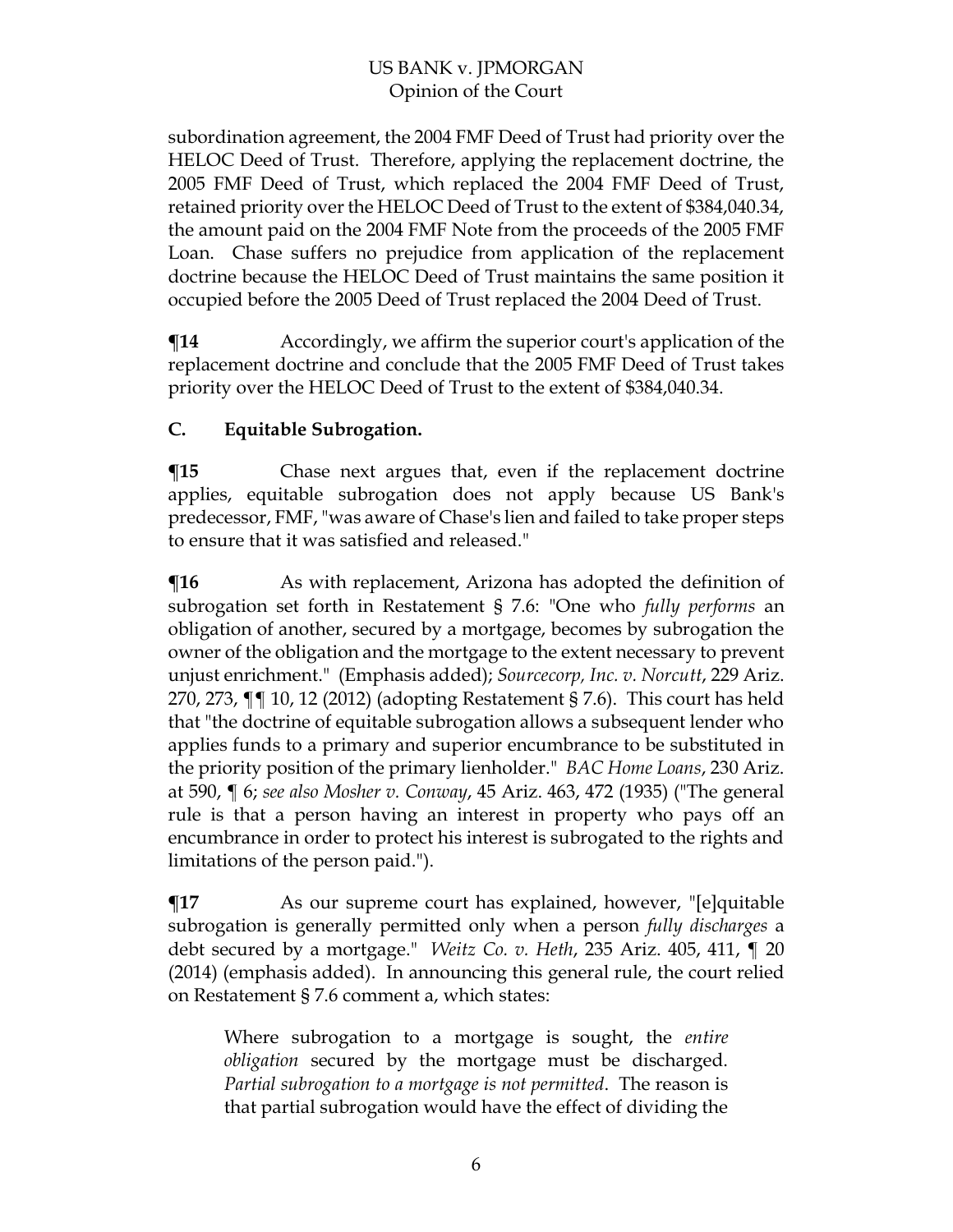security between the original obligee and the subrogee, imposing unexpected burdens and potential complexities of division of the security and marshaling upon the original mortgagee. However, if the payor can negotiate a full settlement of the obligation for less than its face value, subrogation will be recognized.

(Emphasis added.)

 $\overline{a}$ 

**¶18** *Weitz* involved a construction loan secured by a deed of trust on a high-rise condominium project. 235 Ariz. at 408, ¶ 3. As the individual condominium units were sold, the purchase monies were applied to the construction loan and the lender released the sold units from the deed of trust. *Id.* at ¶ 5. After the majority of units were sold, the general contractor recorded a mechanics' lien against the project. *Id.* at ¶ 6. Our supreme court held that the condominium purchasers and their lenders could be equitably subrogated to the lender's deed of trust because they fully discharged that portion of the construction loan allocated to their properties and obtained releases from the lender. *See id.* at 411, 412, ¶¶ 22, 26.

**There, FMF** did not fully discharge the obligation secured by the HELOC Deed of Trust, negotiate a full settlement of the HELOC for less than face value or obtain a release from Chase. Accordingly, the doctrine of equitable subrogation does not apply and the HELOC Deed of Trust retains priority over the 2005 FMF Deed of Trust for any amount above and beyond \$384,040.34. *See Weitz*, 235 Ariz. at 411, ¶ 20; Restatement § 7.6 cmt. a.<sup>6</sup>

**¶20** Accordingly, we vacate that part of the superior court's order applying the doctrine of equitable subrogation and direct entry of judgment in favor of Chase on US Bank's second claim for declaratory relief.

<sup>6</sup> US Bank also argues that "Arizona case law is clear that an additional advance which may be made under loan documents loses its priority to the interests of a subsequent creditor after the mortgagee has actual notice of the subsequently acquired interest in the property." Under Arizona case law, however, this rule applies *only if* the advance is optional. *La Cholla Grp., Inc. v. Timm*, 173 Ariz. 490, 492 (App. 1992). "The general rule appears to be that, as to obligatory advances where the existence of the mortgagee's obligation to advance funds is of record, the advances have priority over any intervening liens." *Id.* Because advances under the HELOC Deed of Trust were obligatory and not optional, US Bank's argument fails.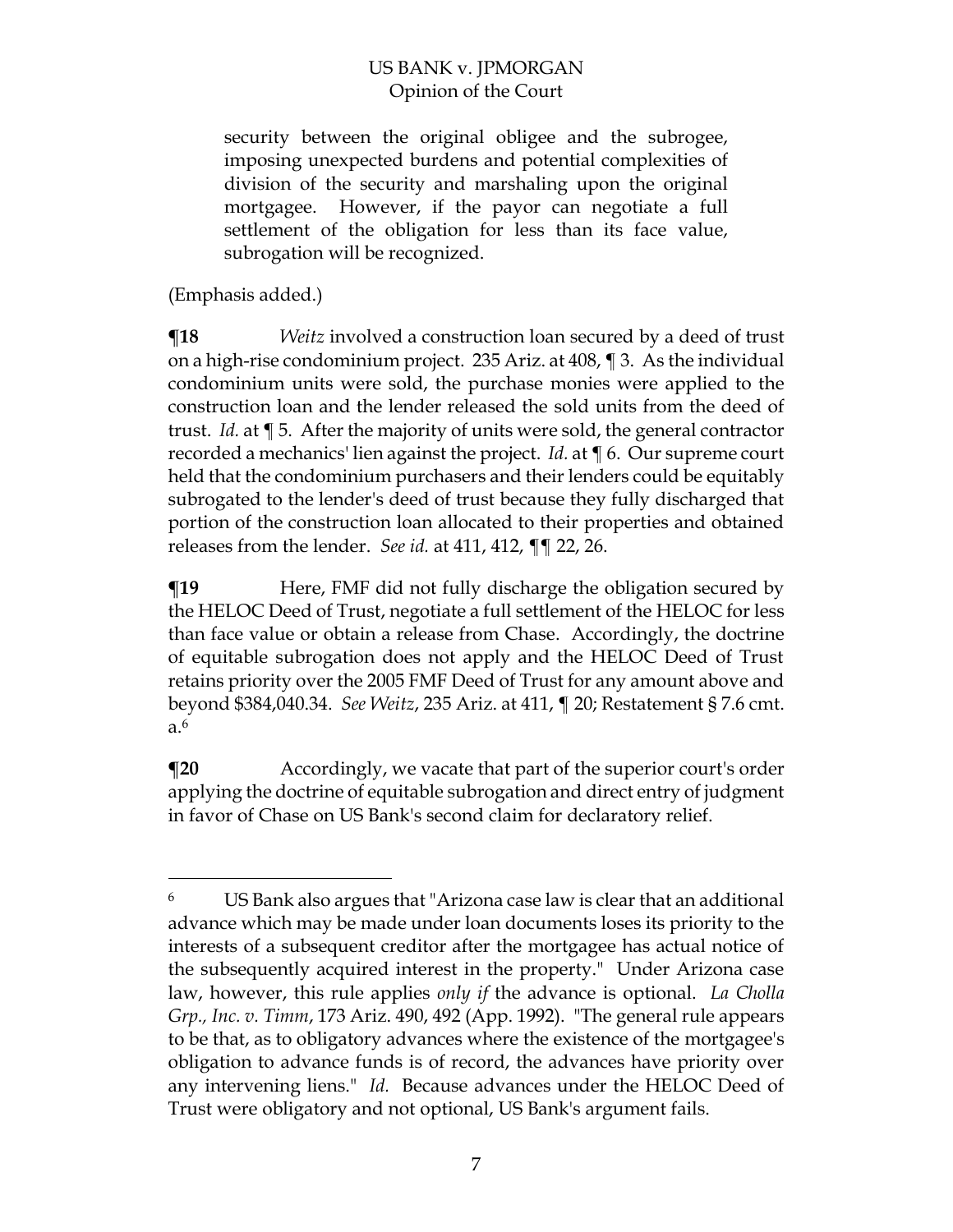## **D. Attorney's Fees.**

**¶21** After granting summary judgment in favor of US Bank, the superior court awarded US Bank \$41,912 in attorney's fees. On appeal, Chase argues the award was improper because the claims for declaratory relief do not arise out of contract as required by A.R.S. § 12-341.01 (2017).

**¶22** Section 12-341.01(A) authorizes an award of attorney's fees to the successful party "[i]n any contested action arising out of a contract." "[T]his court will look to the nature of the action and the surrounding circumstances to determine whether the claim is one 'arising out of a contract.'" *Marcus v. Fox*, 150 Ariz. 333, 335 (1986) ("[A]ttorney's fees are not appropriate based on the mere existence of a contract somewhere in the transaction."). The application of A.R.S. § 12-341.01 is a question of statutory interpretation, which we review *de novo*. *See Ramsey Air Meds, L.L.C. v. Cutter Aviation, Inc*., 198 Ariz. 10, 13, ¶ 12 (App. 2000).

**¶23** Although the underlying loans were the product of contracts between the Loepers and their respective lenders, US Bank's claims for declaratory relief, which request application of the equitable doctrines of replacement and subrogation, do not arise out of contract. *See Brimet II*, 231 Ariz. at 461, ¶ 22 ("This was a statutory quiet title action that turned on the application of the equitable doctrines of replacement and subrogation; it did not arise out of contract."); *see also Caruthers v. Underhill*, 230 Ariz. 513, 526, ¶ 57 (App. 2012) ("The contract must be the essential basis of the action and not merely a factual predicate."). For this reason, and because we vacate the superior court's ruling on US Bank's second claim for declaratory relief, we also vacate the superior court's award of attorney's fees and costs.

## **CONCLUSION**

 $\P$ **24** For the foregoing reasons, we affirm the entry of summary judgment on US Bank's claim for declaratory relief under the replacement doctrine. We vacate the entry of summary judgment on US Bank's claim seeking declaratory relief under the doctrine of equitable subrogation. On remand, the superior court is directed to enter summary judgment in favor of Chase on the equitable subrogation claim. We also vacate the superior court's award of attorney's fees and costs.